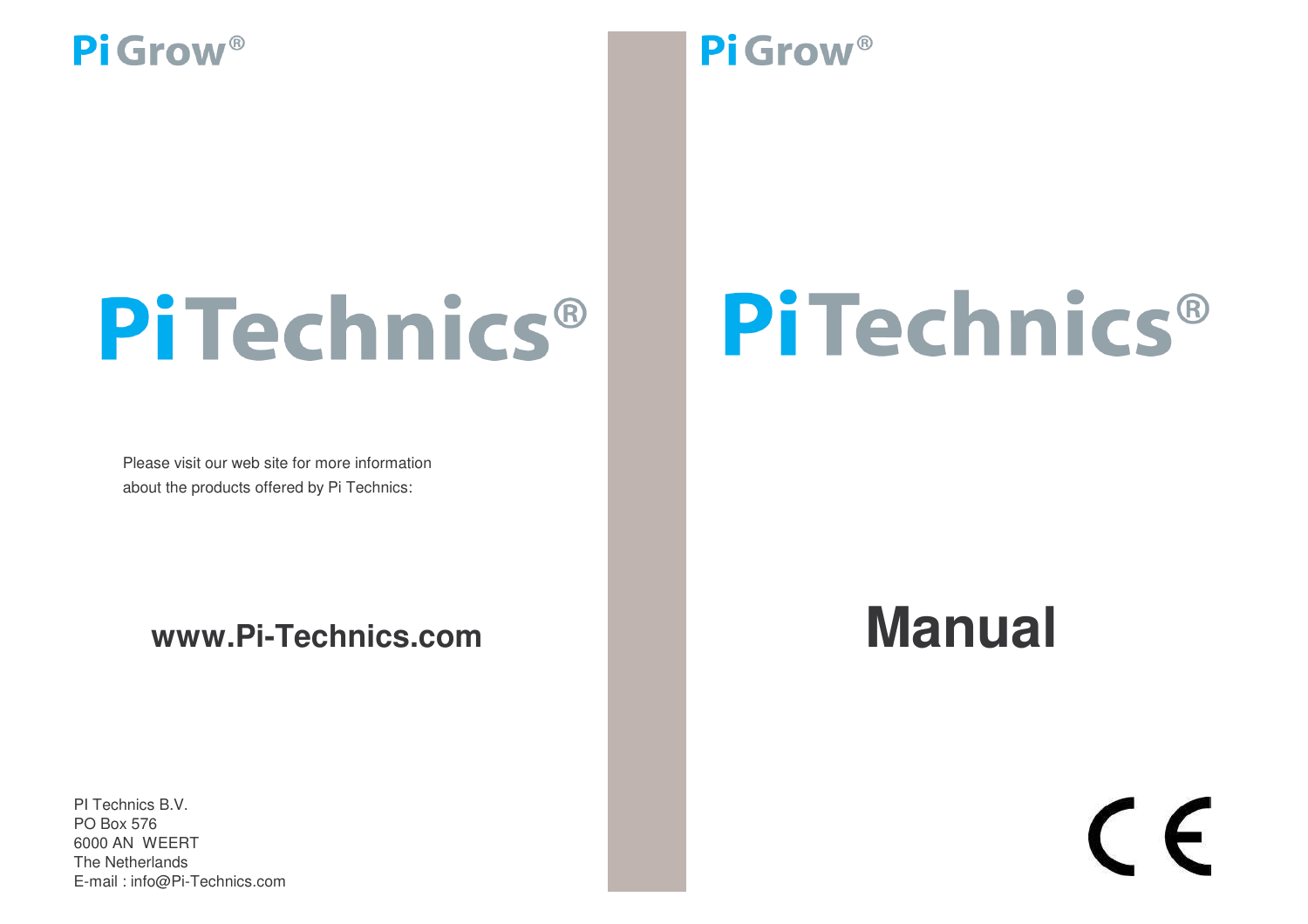#### **Table of contents**

| 1. General        | page 2 |
|-------------------|--------|
| 2. Installation   | page 3 |
| 3. Set-up         | page 4 |
| 4. Warranty terms | page 4 |

#### **1. General**

Thank you for purchasing your Pi-Grow® unit, which is <sup>a</sup> high quality control unit for 3 high-pressure sodium lamps. When used correctly , the set and the lamps connected to it will provide many hours of service.

Please read it carefully before starting to use the product and ensure that others who use this set also read these instructions and take all the precautionary measures required. This manual contains instructions relating to equipment use and maintenance.

as improper use. This set has been designed exclusively to control high pressure sodium lamps such as the Philips PIA Green Power 600Watt. The device may only be used for the purpose for which it has been designed and is intended, all other applications will be categorised

by carelessness or failure to observe the manufacturer's instructions when operating The manufacturer is not liable for damage to property or personal injury that is caused or installing the Pi-Grow® unit.



### Pi Grow<sup>®</sup>

#### **EU DECLARATION OF CONFORMITY**

(in accordance with Appendix IIA of the Machinery Directive)

| <b>EG-VERKLARING VAN OVEREENSTEMMING</b><br>(volgens bijlage IIA van de machinerichtlijn).                                                                                                                |                                                                                                                            |                                                                                                                            |                                                                                                                                                                          |  |  |  |
|-----------------------------------------------------------------------------------------------------------------------------------------------------------------------------------------------------------|----------------------------------------------------------------------------------------------------------------------------|----------------------------------------------------------------------------------------------------------------------------|--------------------------------------------------------------------------------------------------------------------------------------------------------------------------|--|--|--|
| Wij                                                                                                                                                                                                       | Lambroekweg 11<br>6039 ER Stramprov<br>Nederland                                                                           | <b>Montec Industrial Services</b>                                                                                          | <b>MONTEC</b><br><b>Industrial Services</b><br>www.montec-industrial.nl                                                                                                  |  |  |  |
|                                                                                                                                                                                                           |                                                                                                                            | verklaren geheel onder eigen verantwoordelijkheid dat het product:                                                         |                                                                                                                                                                          |  |  |  |
|                                                                                                                                                                                                           | Pi-Grow <sup>®</sup>                                                                                                       |                                                                                                                            |                                                                                                                                                                          |  |  |  |
|                                                                                                                                                                                                           | Merk<br>Type<br>Bouwjaar                                                                                                   | : Pi-Grow Versie 1.00<br>: P200510-05 1 t/m 10<br>Serienummer : PiGrow 200511-0001 tot PiGrow 200511-0010<br>$: 11 - 2005$ |                                                                                                                                                                          |  |  |  |
|                                                                                                                                                                                                           | normatieve documenten:                                                                                                     |                                                                                                                            | waarop deze verklaring betrekking heeft, in overeenstemming is met de volgende normen of andere                                                                          |  |  |  |
| $\mathbf{I}$                                                                                                                                                                                              | machinerichtlijn.                                                                                                          |                                                                                                                            | Dit product is zelfstandig werkende machine/apparaat waarop de machinerichtlijn van<br>toepassing is. Het product voldoet daarom in elk opzicht aan de bepalingen van de |  |  |  |
| $\overline{c}$                                                                                                                                                                                            | Het product voldoet aan de volgende andere EG-richtlijnen:<br>EMC-richtlijn 89/336/EEG<br>Laagspanningsrichtlijn 73/23/EEG |                                                                                                                            |                                                                                                                                                                          |  |  |  |
| 3                                                                                                                                                                                                         | <b>NEN-EN 60204-1</b>                                                                                                      | Het product voldoet aan de volgende (delen van) normen:<br>Elektrische uitrusting van machines.                            |                                                                                                                                                                          |  |  |  |
| Het product dient voor het aansturen van Hogedruk Natriumlampen en in dient opgehangen te<br>$\overline{4}$<br>worden in een droge ruimte. Dit apparaat dient alleen voor dit doel te worden aangesloten. |                                                                                                                            |                                                                                                                            |                                                                                                                                                                          |  |  |  |
|                                                                                                                                                                                                           | projectnr P200510-05.                                                                                                      |                                                                                                                            | De grenzen van het product worden bepaald door de omvang van levering binnen het project met                                                                             |  |  |  |
|                                                                                                                                                                                                           |                                                                                                                            | deze bestaande installatie betrekking hebben                                                                               | Buiten de verklaring van overeenstemming vallen de voorwaarden van de arbeidsmiddelenrichtlijn die op                                                                    |  |  |  |
|                                                                                                                                                                                                           | Zo verklaren wij:                                                                                                          |                                                                                                                            |                                                                                                                                                                          |  |  |  |
|                                                                                                                                                                                                           | Stramproy, 29 november 2005                                                                                                |                                                                                                                            |                                                                                                                                                                          |  |  |  |
|                                                                                                                                                                                                           | J.S.P. Moonen<br>Gedelegeerd bestuurder                                                                                    |                                                                                                                            |                                                                                                                                                                          |  |  |  |
|                                                                                                                                                                                                           |                                                                                                                            | CE IIA Verklaring project P200510-05 voor Pi-Technics te Weert                                                             |                                                                                                                                                                          |  |  |  |

## PiTechnics®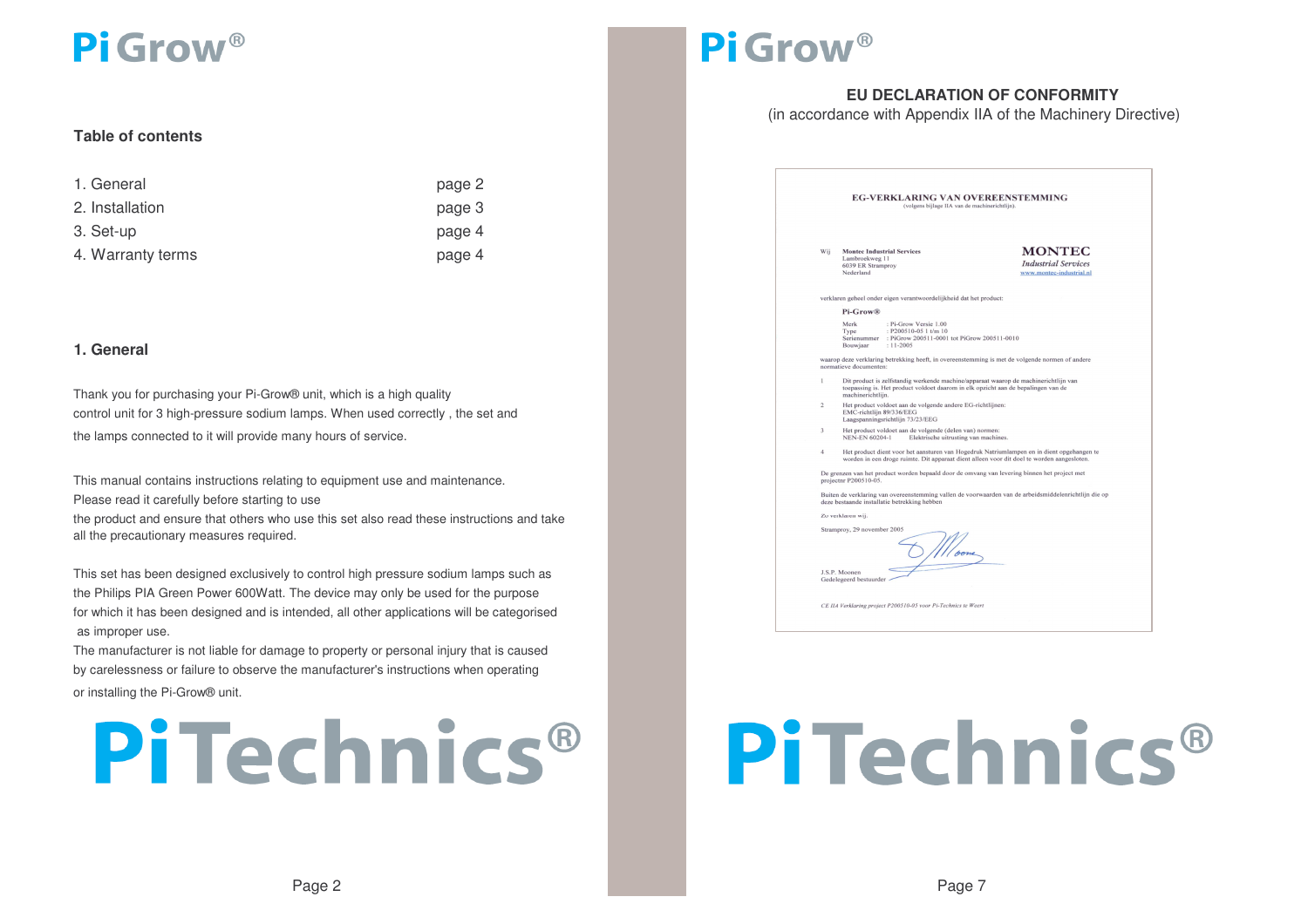

 $^{\circ}$ 

**PiTechnics** 

5

F.a.o. Warranty Department  $\cup$  (i) the contract of the contract of the contract of the contract of the contract of the contract of the contract of the contract of the contract of the contract of the contract of the contract of the contract of the The Netherlands PI Technics B.V. The NetherlandsPI Technics B.V. 6000 AN Weert 6000 AN Weert PO Box 576 Box 576

| - A copy of the original purchase recipt<br>Send this warranty card together with:<br>Your details:<br>Name: | Adress: | Postal code: | Town/city:<br>Page 6 | Telephone number: | E-mail: |  |
|--------------------------------------------------------------------------------------------------------------|---------|--------------|----------------------|-------------------|---------|--|
|                                                                                                              |         |              |                      |                   |         |  |

## Pi Grow<sup>®</sup>

### **2. Installation**

- Make sure the control box is not connected to an electrical supply during installation: remove the plug from the wall socket.
- This system is rated to IP20 and may only be installed in <sup>a</sup> dry environment.
- The control box can be mounted to <sup>a</sup> sufficiently solid wall or partition using the six screws provided. Note that the control box weights <sup>a</sup> good 22 kg.
- Connect up the lamps using the cables and installation hardware. The cable glands are designed to relieve strain on the cables. Tighten the glands to im mobilise the cables in position.

#### **2.1 C o n n e ctio n dia gra m**



**2.2Technical data**

Pn= 18 00W